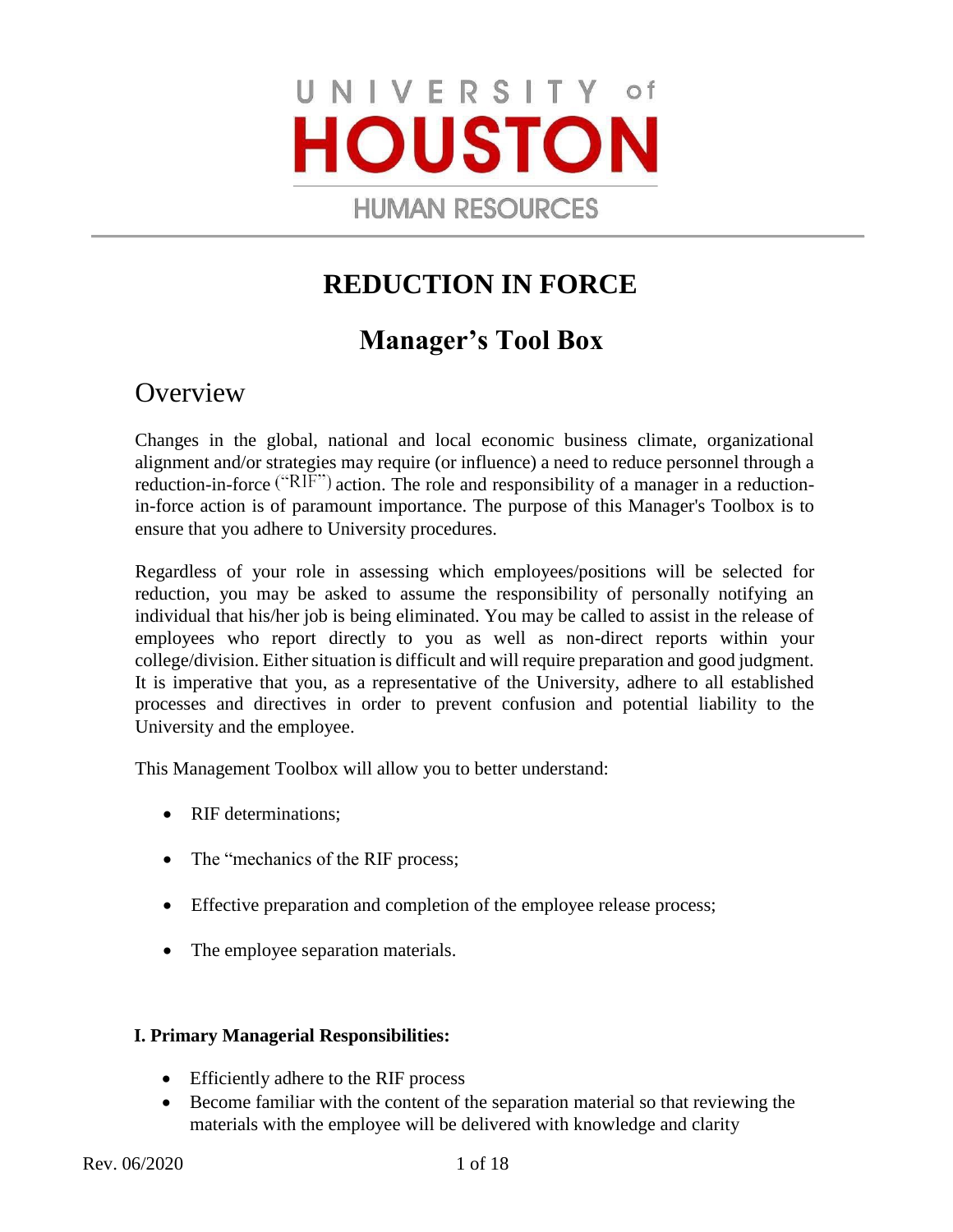- Notify the employee that his/her job is being eliminated
- Help the employee remain positive about the University and begin the transition process in a positive way.
- Collect all University Property and discuss a departure plan.
- Seek direction/counsel when uncertain or unexpected problems occur.

# **General Notes:**

- A RIF generally based on economic factors related to current business conditions and/or anticipated business requirements.
- No employee will be approved for release until Human Resources and other administrative officials review and approve the proposed action.
- Human Resources is responsible for the timely distribution of the materials that managers are to provide to the departing employee.
- All employee notification are to be conducted in person. If fo some reason other arrangements must be made, discuss the reason with your leadership and Human Resources.
- The RIF action is not a "layoff." A RIF action is not to be considered "temporary". All employee release action are to be considered final. There are no "recall" provisions and no promises of re-employment should be made.
- Pending (or post) RIF actions are strictly confidential and are not to be discussed with anyone who does not have a "business necessity to know".
- Employees being released will receive pay/benefit continuation in accordance with the MAPP 02.04.06, Reduction in Force.
- It is a manager's responsibility to ensure ALL University property is returned.
- It is a manager's responsibility to know if any departing employee owes the University money (overpayments, parking, loans, etc.) and to notify the employee at the time of release of his/her responsibility to repay any money owed; in accordance with MAPP 05.03.01, Employee Financial Responsibility.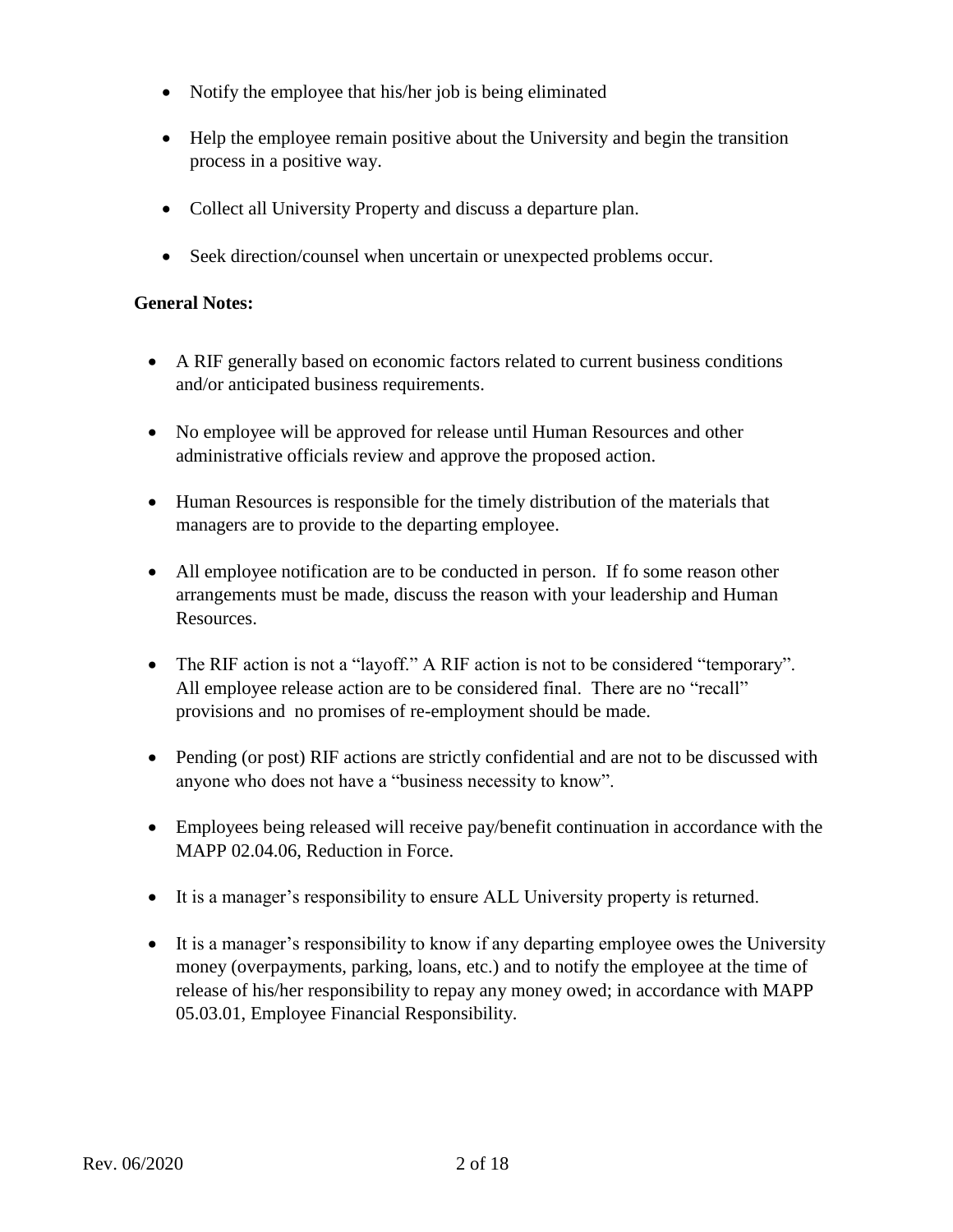#### **RIF Determinations**

The following steps are to be followed and factors considered in the organizational review and development of a RIF plan:

- *A.* A clear statement of the rationale for eliminating or reducing programs and/or services must be developed. The statement must address the ultimate benefits to be achieved, such as reallocation of resources, effecting a budgetary reduction, or enhanced productivity.
- *B.* Unit functions and responsibilities must be carefully analyzed to determine which areas, activities, programs, organizations, or classifications should be reduced.
- *C.* The jobs and functions that will need to be performed after the reductions are identified.
- *D.* The qualifications and abilities of present employees to perform the jobs remaining should be evaluated. In evaluating present employees, a manager should consider the following employee characteristics:
	- 1. Effectiveness on the job, including past performance, records of achievement, and disciplinary history.
	- 2. Specialized training and skills necessary for a particular function, such as proficiency in use of equipment, licenses, or special certification.
	- 3. Length of time in service with the University.
	- 4. Amount of total work experience in the field, including applicable non-UH experience.
- *E.* The nature of the RIF and the employees affected must be determined. All documentation prepared in the evaluation process and an explanation of the recommendations will be sent to the dean of the college or director of the department for concurrence.
- *F.* In the case of an employee whose duties are divided between two or more departments, a RIF decision by one department will not obligate the other(s) to increase the appointment and funding to compensate for the reduction

# **II. General RIF Steps**

General RIF steps are as follows: (*Detailed RIF information can be found in MAPP 02.04.06)* 

1. Write a confidential memo addressed to Associate VC/VP of HR that includes the following information. (example below)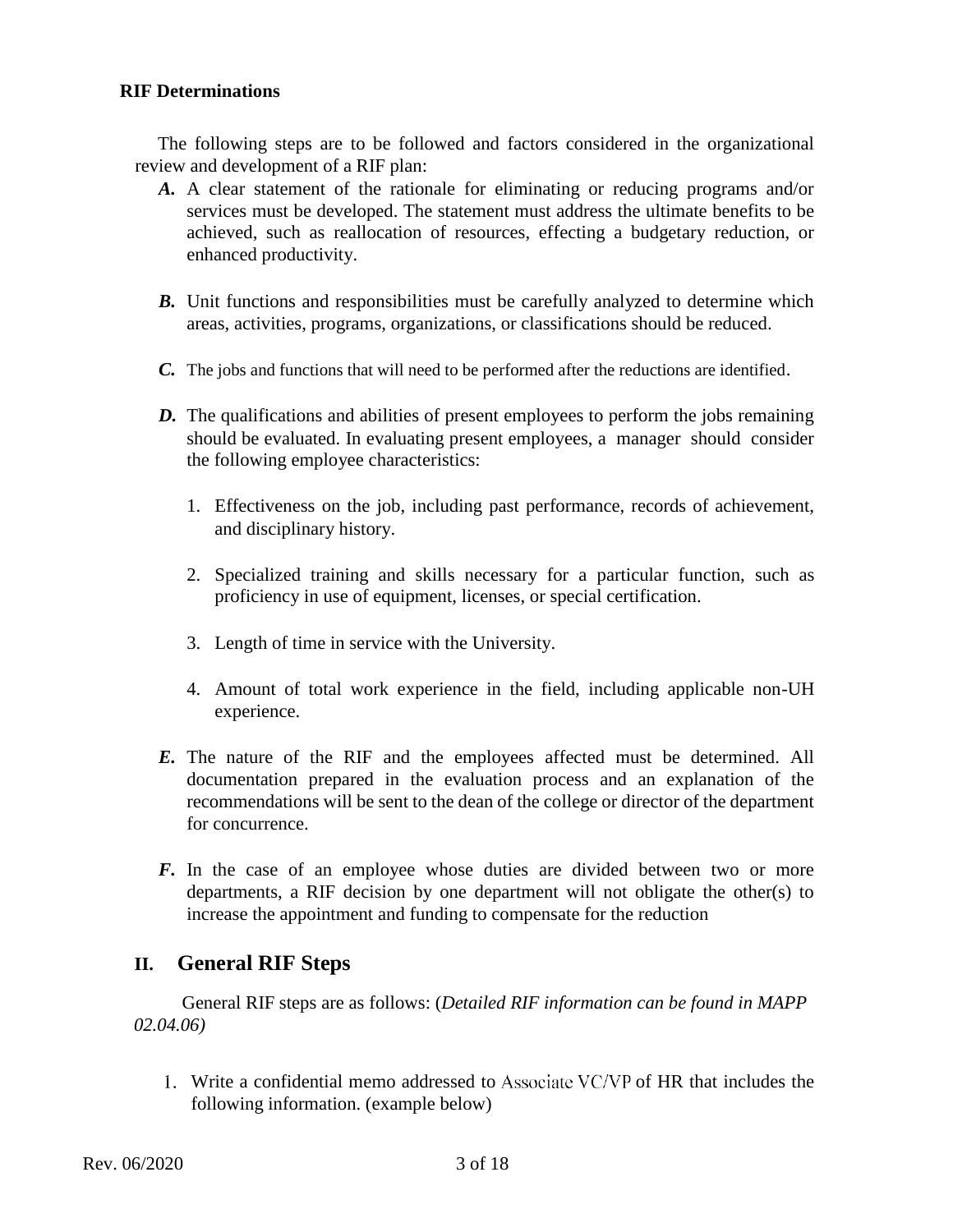- State the function being considered for RIF and why (ultimate benefit to be achieved)
- Describe why the RIF is necessary
- Describe what the function does and what functions will be reduced
- Describe what job functions will continue to be performed after the RIF, and who/how they will continue to be handled
- 2. Write a sample letter to the employee notifying them of the RIF. (see attached example)
- 3. Document a current org. chart and a proposed org chart.
- 4. Document a matrix of the individual(s) affected in the department that includes the following information:
	- Name
	- Title
	- Job Grade
	- Salary
	- Gender
	- Race
	- DOB
	- Disabilities
	- Date of UH Hire
	- Date of Department Hire
- 5. Obtain copy of job description of current and proposed (if any) position(s).
- 6. Forward the following to HR: RIF Memo
	- Sample RIF letter to employee
	- Org Charts
	- Matrix
	- Job description(s)
- 7. The documents will be reviewed for approval as follows:
	- Dean of College or Director of Department
	- Human Resources
	- General Counsel
	- VP of Division
- 8. Pending approval, you may then notify employee (must give at least a 30 day notice)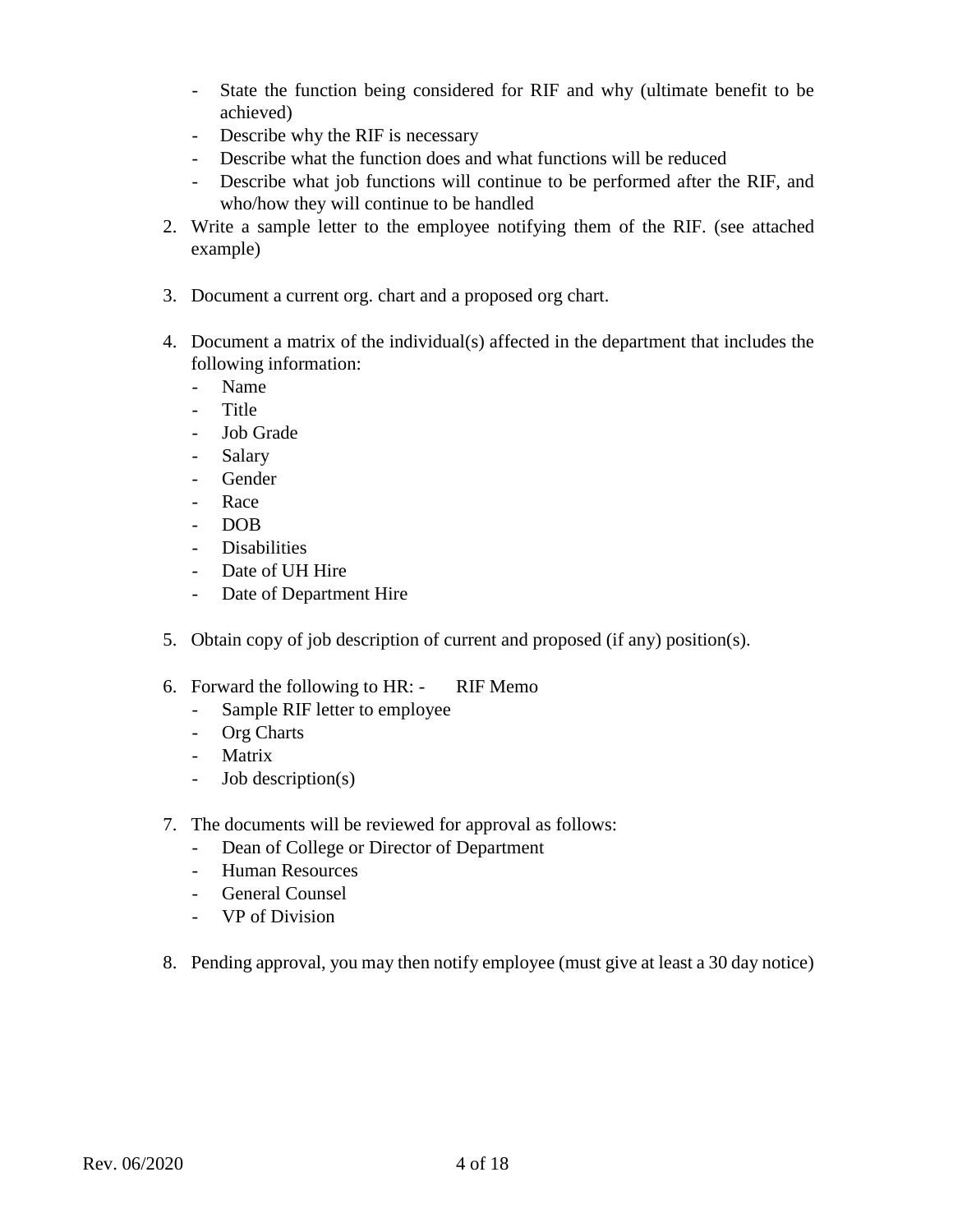# *SAMPLE DOCUMENTATION RIF Cover Memorandum*

#### **Confidential Memorandum**

TO: Gaston Reinoso, Associate VC/VP, Human Resources

FROM:

DATE:

SUBJECT: Proposal to RIF (*title*) Position

In an effort to (*list basic reason for RIF)* a comprehensive review of the (*area/department affected by RIF)* has been performed. As a result,

- *State the function being considered for RIF and why (ultimate benefit to be achieved)*
- *Describe why the RIF is necessary*
- *Describe what the function does and what functions will be reduced*
- *Describe what job functions will continue to be performed after the RIF, and who/how they will continue to be handled*

*(Optional)* Under the proposed reorganization, *(list benefits of new organization)*. The funds made available as a result of the RIF will be used (*give details)*. The creation of *(if a position is created, list the benefits of that position).* 

The staff member who will be released as a result of the reorganization (*give some information on the individual(s) being RIFed-name and title)*. The college plans to continue employment for the staff member for *(must be at least 30 days)* from the date of the notice to the employee.

The (*unit/division)* is seeking approval to go forward with the reorganization and reduction in force in the (*department/center).* 

Approved:

Dean of College or Director of Department Date

Gaston Reinoso, Assoc, VP/VC, Human Resources Date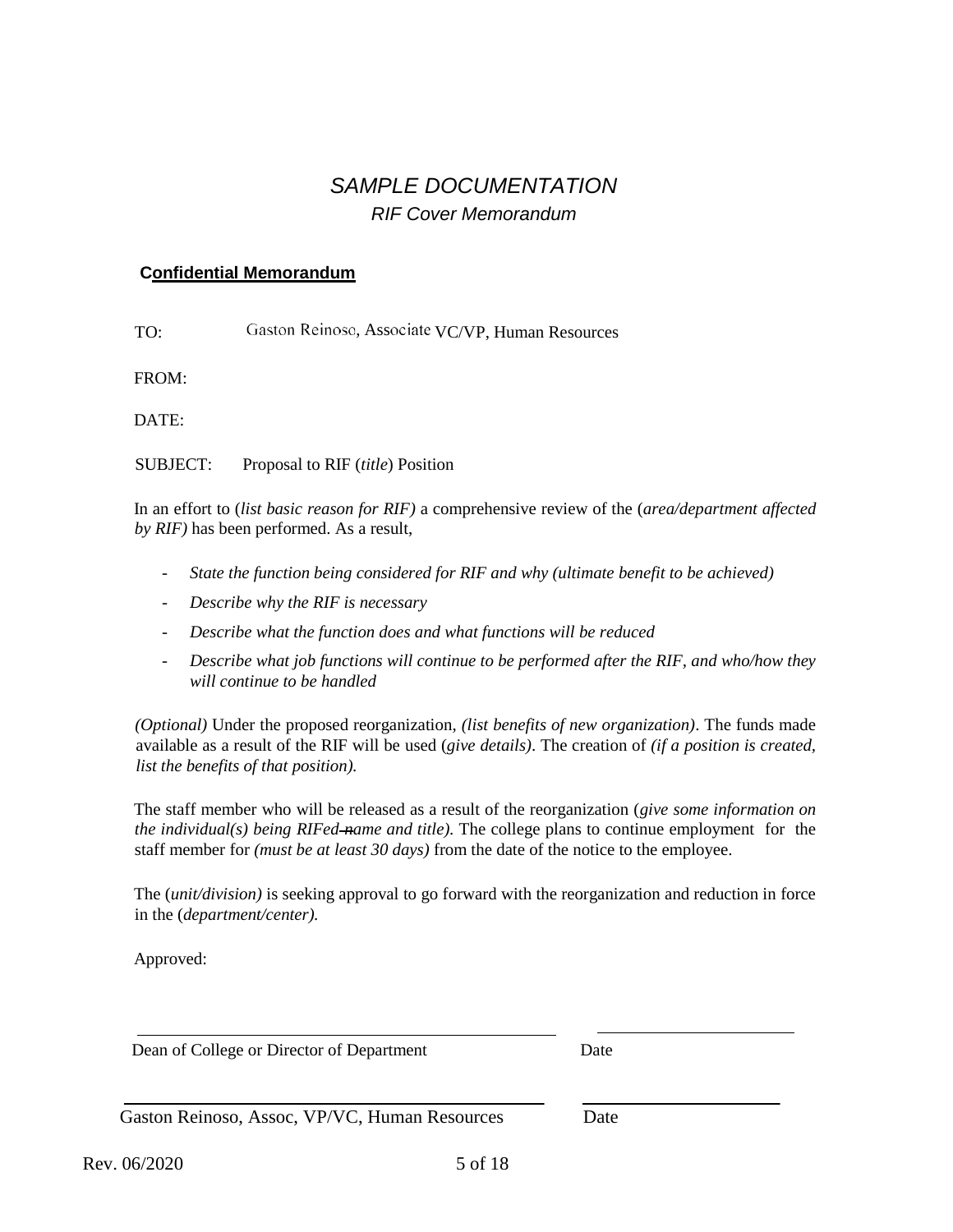Dona Cornell, General Counsel

Date

Vice President of College / Division Date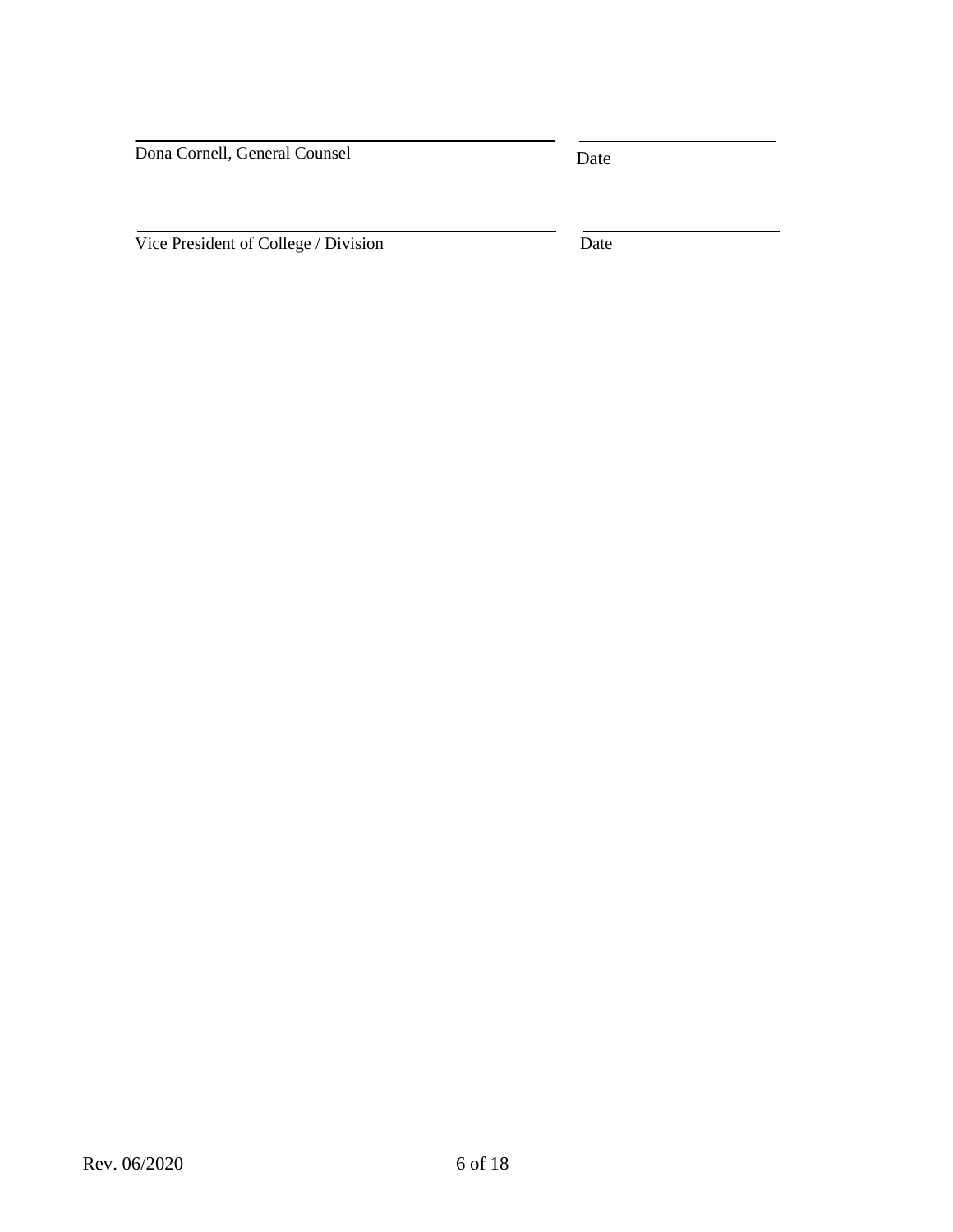# SAMPLE RIF LETTER

*Date* 

Dear \_\_

After a critical review of our budget, and consideration of all the competing needs for the *department*, I regret I must inform you that we are eliminating the position as of *date*. In accordance with MAPP 02.04.06 - Reduction in Force - this letter provides you with at least a 30-day notification.

The Human Resources Department realizes that this may be a difficult transition and it is committed to sharing available resources with you as you make the necessary adjustments. Employment counselors are available to assist you with your job search by identifying your skill set and interests, providing résumé review and offering interview techniques. You can access these services by scheduling an appointment with Nikki Duncan at nduncan@uh.edu, 713-743-7278, Cristian Garcia a[t cgarci38@Central.UH.EDU;](mailto:cgarci38@Central.UH.EDU) 713-743- 7085, or Lysette Juarez at [lajuare3@Central.UH.EDU;](mailto:lajuare3@Central.UH.EDU) 713-743-3688.

If you are currently enrolled in any of the employee benefits programs offered by the university, you can contact Deanna Holmes at dholmes@uh.edu, 713-743-3689, to help you understand termination dates for certain benefit programs.

Should you wish to appeal this reduction in force, you must file your appeal in writing to the Office of Equal Opportunity Services within (10) business days of receipt of this written notice of reduction in force. The burden will be upon you to show that this action was not reasonably related to the legitimate reduction in force factor.

Thank you for your past service to the *Department* and I wish you success in your next position.

Department Authority Date

Employee's Acknowledgment of Receipt Date

cc: *Appropriate Division Vice President* Gaston Reinoso, Associate VC/VP, Human Resources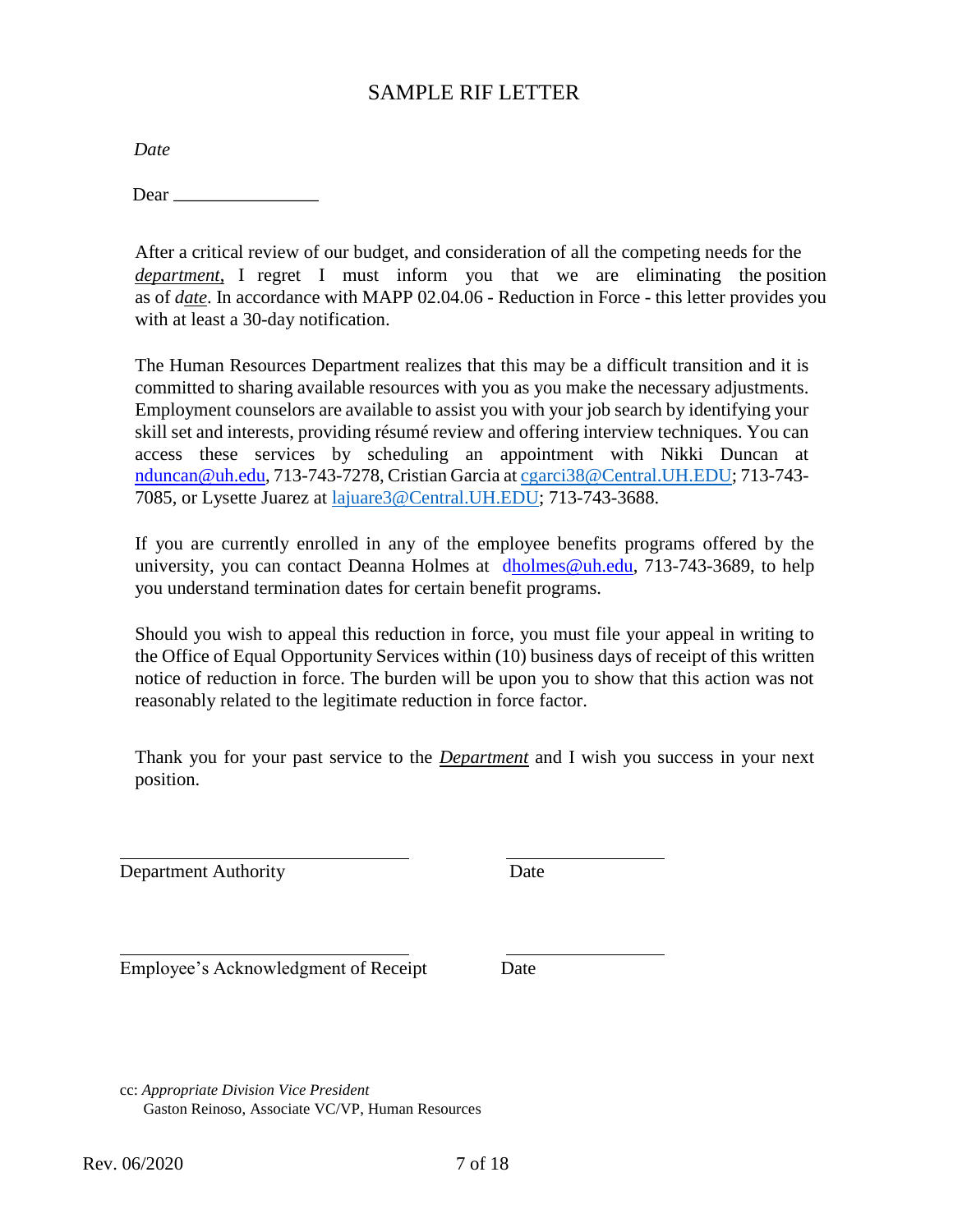# **IV. Preparing for and Conducting a Notification Meeting**

# *A. Pre-Meeting Preparation:*

- Informing an employee of a job loss may be a difficult and an unpleasant task; a successful outcome requires preparation and good instincts.
- Become thoroughly familiar with the RIF process and the content of the separation materials (amount of pay continuation available, forms, outplacement, etc.).
- Make arrangements to meet with the employee: travel, location, time. Advise the employee of the need to meet. Letters and/or e-mails are not an appropriate way to notify employees of this issue. If you cannot personally conduct the notification/exit meeting, you must arrange for another manager in your unit/department to do so.
- Become thoroughly familiar with the RIF process and the content of the separation materials (amount of pay continuation available, forms, outplacement, etc.).
- Make arrangements to meet with the employee: travel, location, time. Advise the employee of the need to meet. Letters and/or e-mails are not an appropriate way to notify employees of this issue. If you cannot personally conduct the notification/exit meeting, you must arrange for another manager in your unit/department to do so.
- Discuss with your Human Resources Business Partner any possible problems you believe could occur or any concerns you may have; arrange for another manager to be with you during the meeting, if appropriate.
- Anticipate questions that you could be asked and have answers readily available.
- Be aware that the release process may be emotional for all parties; prepare yourself for this by rehearsing the message you will deliver.
- Be prepared for "push backs," or unusual emotional reactions.
- Assess the impact this action may have on co-workers and customers and create a plan to absorb the impact seamlessly.
- Seek appropriate coaching from your Human Resources Business Partner.

# *B. The Notification Meeting:*

The primary purpose of the notification meeting is twofold: (1) to inform the employee that his/her job has been eliminated effective today with 30 days pay and will be expected to work until the end of the 30 day notification and (2) to keep the person positive about the University.

# *C. Your Role is to Notify, Not Justify.*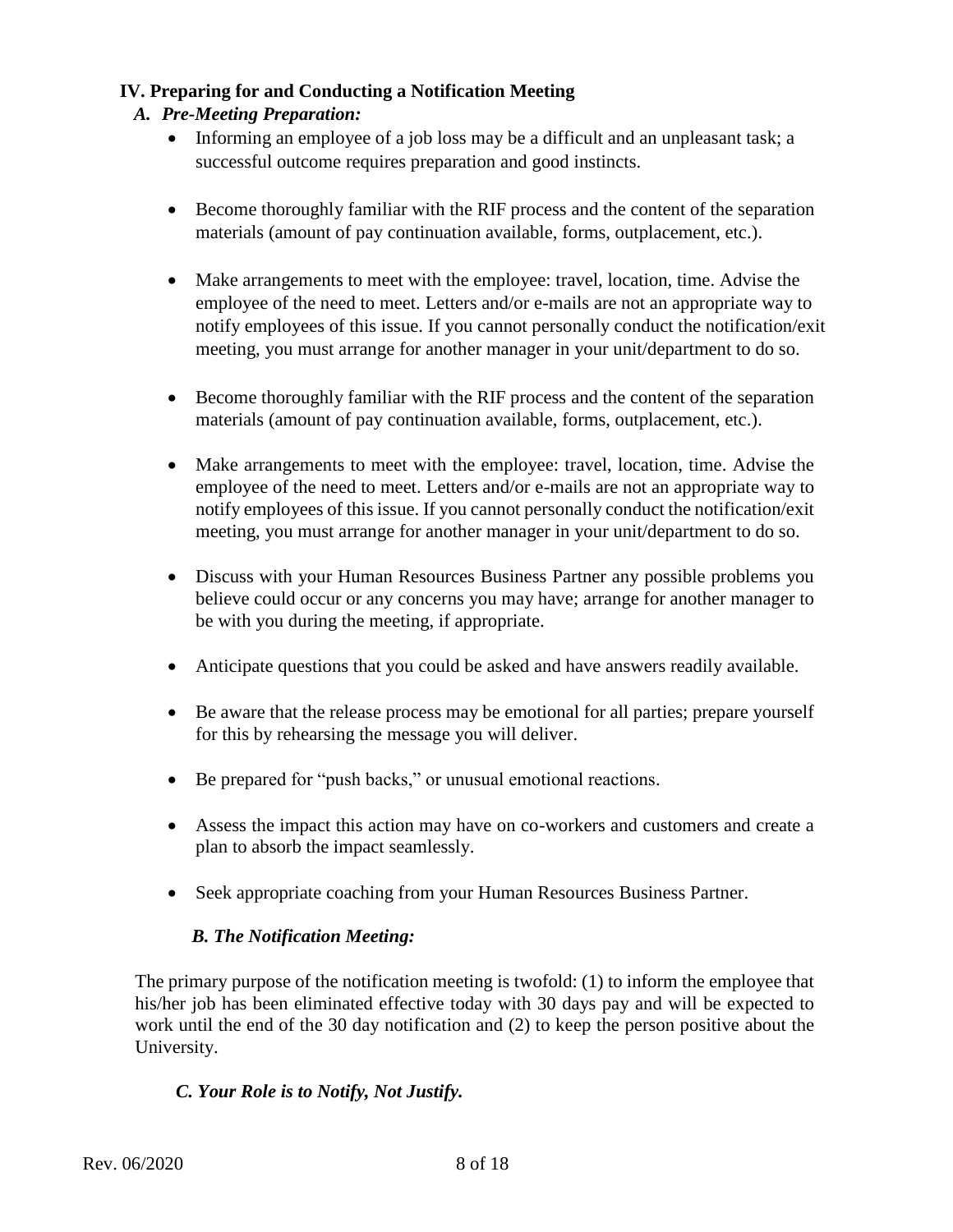- The meeting should be private and uninterrupted
- $\bullet$  Do no procrastinate get directly to the point, announce the action calmly stick with the script (see below), control the meeting, and keep the person focused.
- Do not make any comments, even if well intended, that may compromise the action; stay away from discussions that could confuse the primary message, (i.e., the notification meeting is **not** about employee performance or personnel issues).
- Be direct and firm and ensure the person understands that the decision is final while also being empathetic to the person's situation.
- Do not blame others for the actions being taken.
- Do not become defensive, argumentative or confrontation –your role is not to justify the decision that has been made.
- Listen, document anything that could lead to a potential problem, and advise your manage and Human Resources immediately.
- Review and complete the required forms with the employee.
- Collect or make arrangements to collect ALL University property; advise the employee that access to voicemail, e-mail, computer systems with be discontinued.
- Offer support and encouragement; exit the employee in a dignified manner.

#### *D. What problems may occur?*

- The employee may: Become resistant, defensive and/or non-accepting of the action.
- Want to plead a case or bargain for another opportunity.
- Want to speak with a "decision-maker."
- Ask the "why me?" questions (see below).
- Threaten a lawsuit or other retaliation or make accusations of harassment or discrimination.
- Try to make the issue personal or about performance.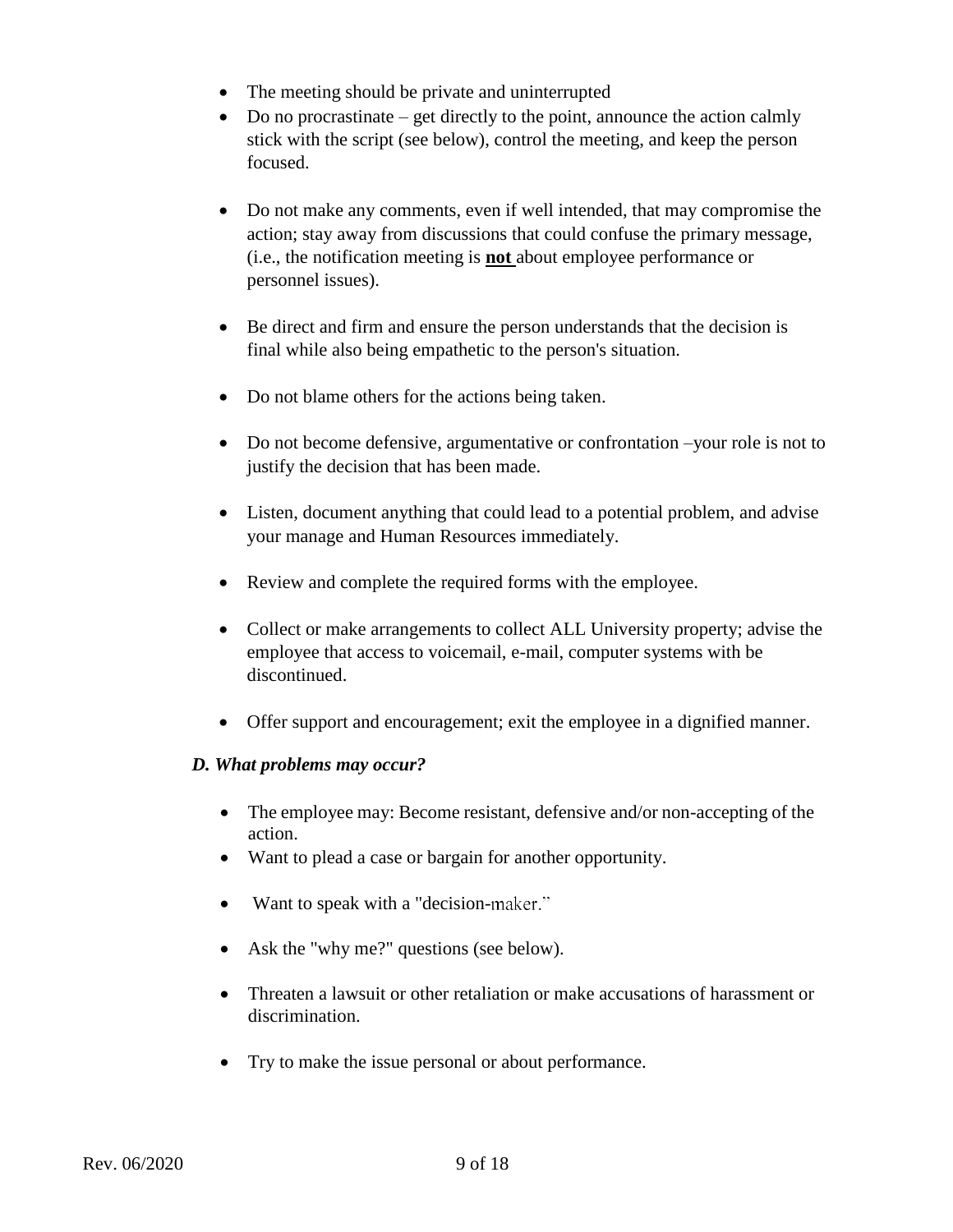- Argue about an employee being retained who he/she believes is less capable, has less tenure, etc.
- Exhibit other types of emotion.

# *E. How to deal with the problems:*

- Stay in control of the meeting and your emotions at all times; keep the discussion focused on your task.
- Let the employee know that he/she is free to make whatever contacts they believe appropriate.
- Reiterate that the decision is not about performance or about other employees.

# **The remainder of this Guide will discuss how to deal with other situations.**

# *F.* **Post Release:**

- Notify your Human Resources Business Partner that the employee has been released; discuss any critical issues.
- Meet, with discretion, and inform team members about the actions that have taken place; understand that the remaining co-workers may have lost a friend and may have their own anxieties; get employee (re)focused quickly.
- Be honest about what you know and can share; discuss workload and/or support concerns/needs; focus on the positives.
- Do not assume " business as usual" acceptance
- Thank people for their continued support; restate the business objectives; make no promises or guarantee about the future (a good response is" the future may be up to us").
- Be accessible to your employees.
- Advise the appropriate customer about the action taken and how you will continue support.
- Never make any disparaging remarks about anyone leaving the University.
- Submit any employee expense reports immediately to expense accounting.

# **IV. The "Why" Questions**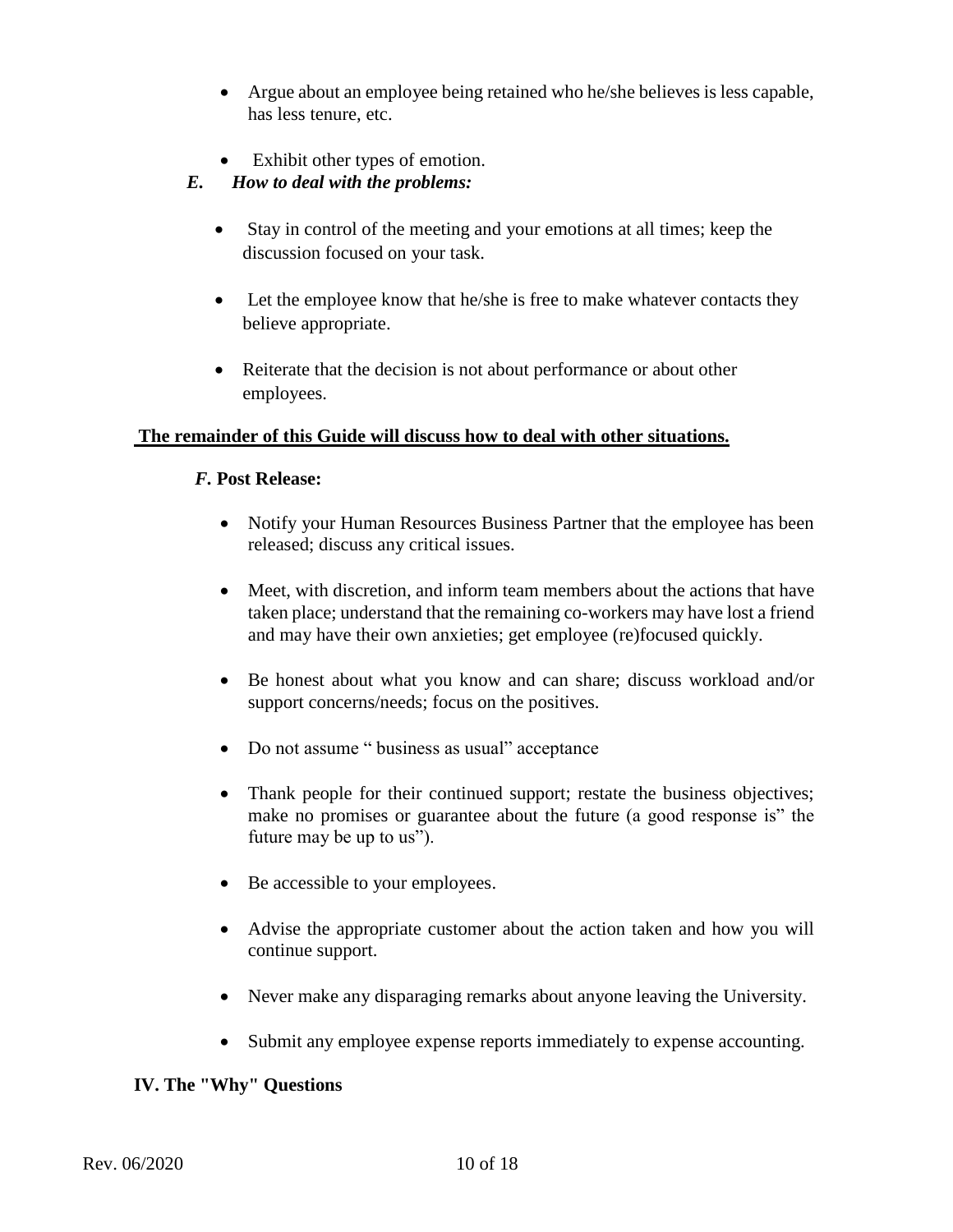#### *"Why are you requesting a meeting with me?"*

When you inform the employee that you need to meet with him or her, you may be asked "why?" Don't lie. Awkward as it may feel, it is best to simply state that you will discuss in detail the purpose of the meeting at that time. If you feel compelled to tell the employee what action is to take place, consult with your HR Business Partner beforehand to discuss the situation.

#### *"Why Me?"*

The "why me?" question is a natural reactive question and has no answer that will be satisfactory to the person posing the question. A response should be only that "the decision was a difficult one." Some will press you to know who is being retained, as he/she will often want to compare him/herself and make a case for his/her retention. This too is not unusual, but you should tell the employee that this cannot be disclosed at this time.

#### *Other Possible Questions*

- Who made this decision?
- Who can I talk to get this decision changed?
- Are there any other jobs at the University?
- Can I keep my job if I take a pay cut?

Who else is being released?

All these questions are normal, but you should not provide specific answers. The decisions as to who would be released and all other related decisions have been made, and the decisions are final. While anyone has the right to make contacts in order to find another position, the release will not be delayed.

#### **V. Employee Package Content**

• Personal Data Document the RIF letter provided to the affected employee indicates the employee's dates of notification and release as well as the period of time that pay and benefits will be continued. The release date is 30 days after the notification date.

Questions and Answers the Benefits Question and Answer document below lists the most common concerns of affected employees pertaining to benefits, including last pay, COBRA Continuation Coverage, TRS/ORP or TDA Plans. Managers may choose to present these frequently asked questions to the affected employee as well.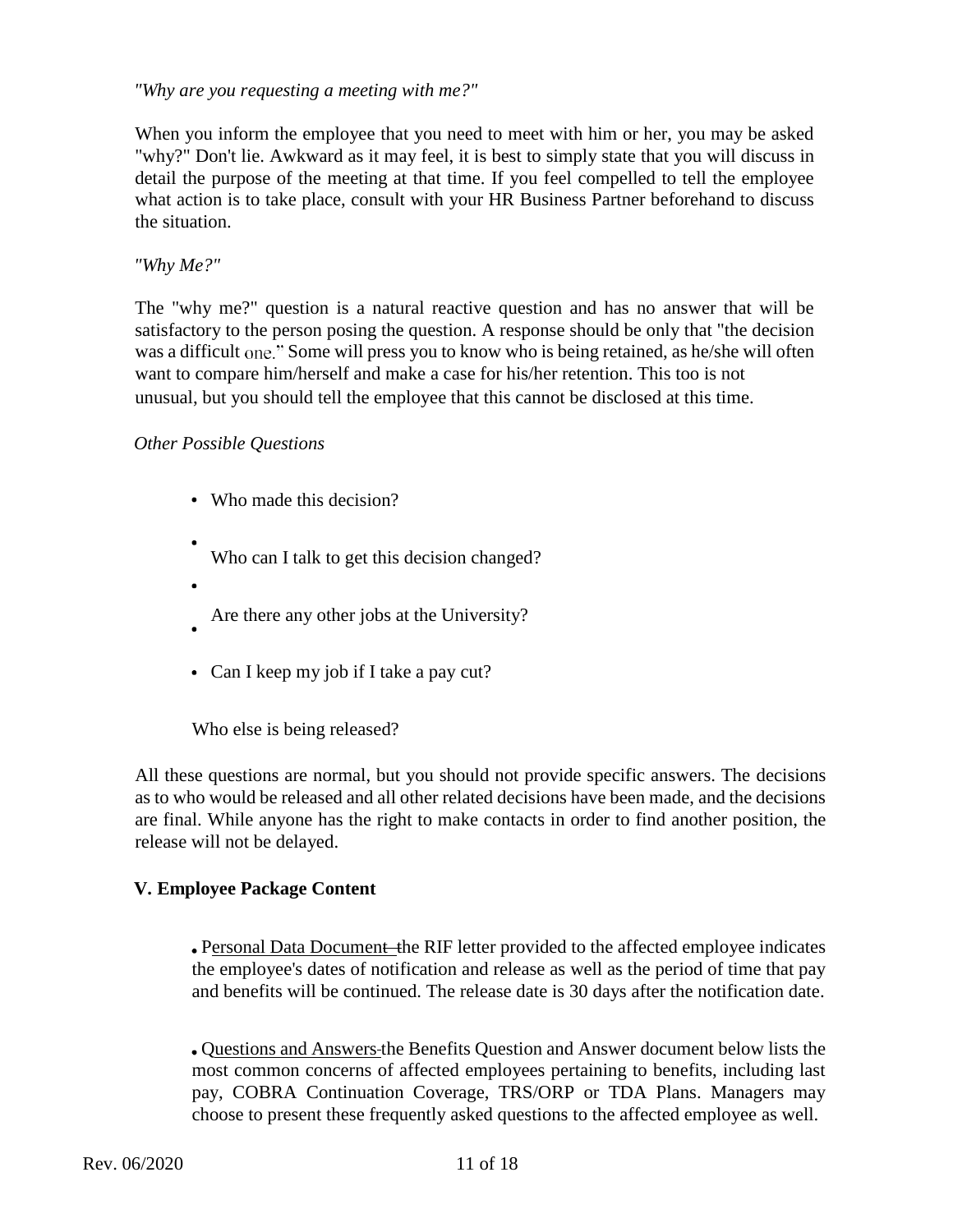# Benefits Question and Answer (Q&A)

# **HEALTH COVERAGE**

## **How long will my health benefit be available?**

*Health coverage is paid at the beginning of the month and effective through that month. In the event you have a termination date within a month, your health coverage will not end until the end of that month. [E.g. You have health insurance and are terminated on March 10th. Your health benefit is available to you through March 31st.]* 

## **If I gain employment with another State of Texas agency, what happens to my health coverage from UH?**

*If you obtain employment with any State of Texas agency, your health coverage can be transferred with no 90 day wait provided you have NO break in service.* 

# **What options do I have with reference to medical insurance once I lose my UH medical coverage?**

*You have the option of electing COBRA through the Employee's Retirement System of Texas (ERS). Upon termination, ERS is notified and will initiate informing you about your COBRA benefit. You MUST respond with 60 days of notification to elect the COBRA benefit which can be available for up to 18 months.* 

# **TRS RETIREMENT**

# **I have funds in TRS. What happens to that money?**

*There are several options with your TRS Retirement money.* 

*Option 1: If you have 5 years of contributions in TRS and have vested, you have the option of leaving the funds in TRS until you decide retire.* 

*Option 2: In the event you do not have 5 years of contributions, you may take the funds you contributed out of TRS. Twenty percent (20%) will automatically be taken out and submitted for taxes. An additional 10% will be charged as a penalty for early withdrawal.* 

*Option 3: You have the option of rolling your funds contributed into an IRA. In doing so, you will not be taxed nor penalized for this option.*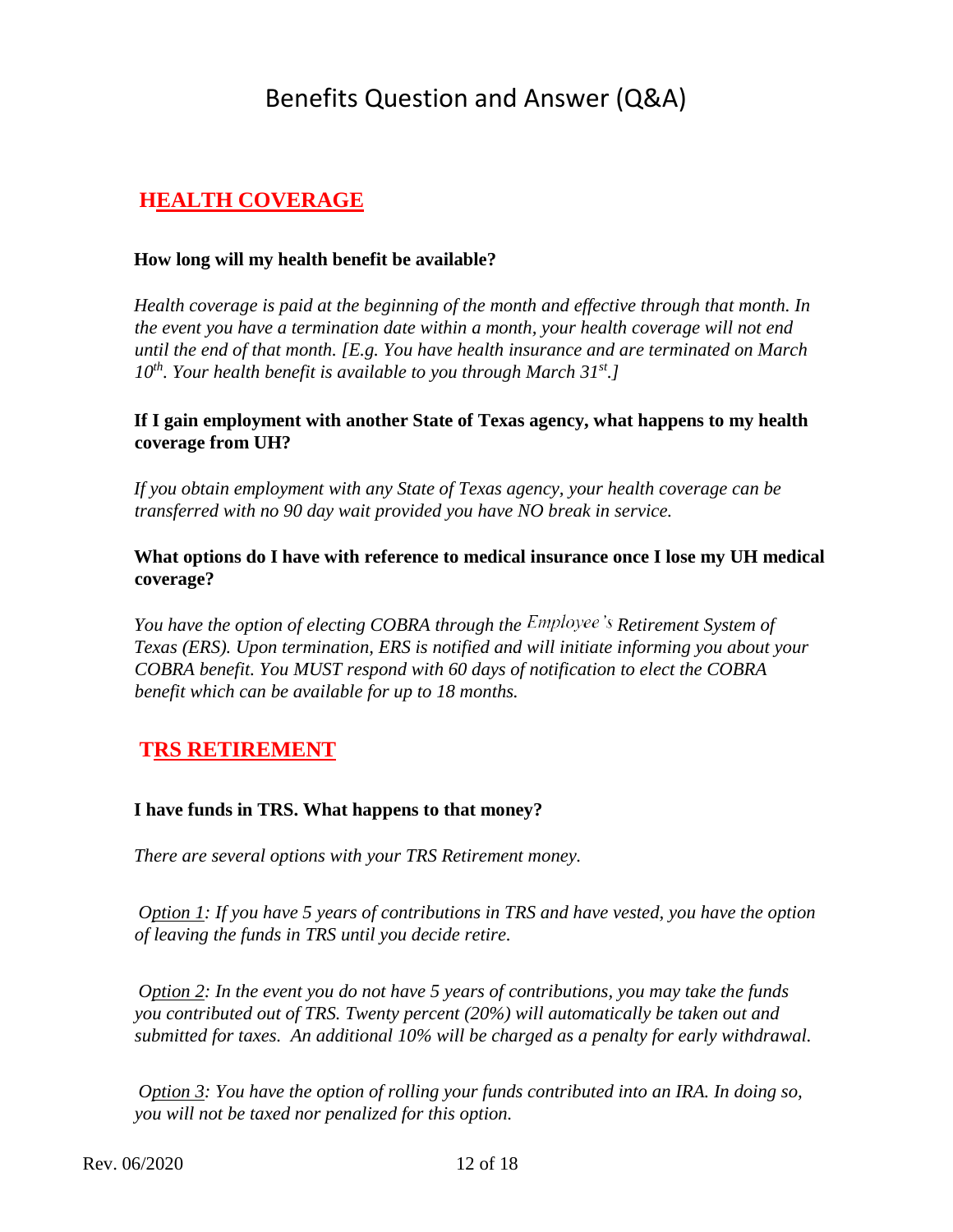# **ORP RETIREMENT**

#### **I have funds in ORP. What happens to that money?**

*In the event you have NOT vested in ORP (vesting: 1 year and 1 day) only the funds you contributed are available to you. You may roll the funds into an IRA or take them out with the 20% tax penalty and 10% early withdrawal penalty.* 

*In the event you HAVE vested (1 year and 1 day), you then have access to the funds you contributed as well as your matching funds. If you opt to take the funds out, there will be applicable tax penalties.* 

# **SICK TIME**

## **What happens to my sick leave when I leave?**

*An employee who is terminated because of RIF and who is re-employed by the University within 12 months shall have his/her sick leave balance restored.* 

#### **Will I be paid for any accrued sick leave?**

*No, you will not be paid for accrued sick leave.* 

# **VACATION TIME**

#### **What happens to my vacation time?**

*All accrued vacation time at the time of termination will be paid to the employee within a month of termination after applicable taxes.* 

# **OTHER QUESTIONS**

# **When should I expect my final paycheck?**

*An employee's* final *check will be submitted to them along their same pay guidelines. [E.g. If the employee is a monthly employee, their last payroll check will be distributed the first of the following month. If the employee is a biweekly employee, their final payroll check will be distributed in the next biweekly paycheck cycle.]* 

# **If I am hired before my last day (according to my RIF notification letter), what happens to my benefits?**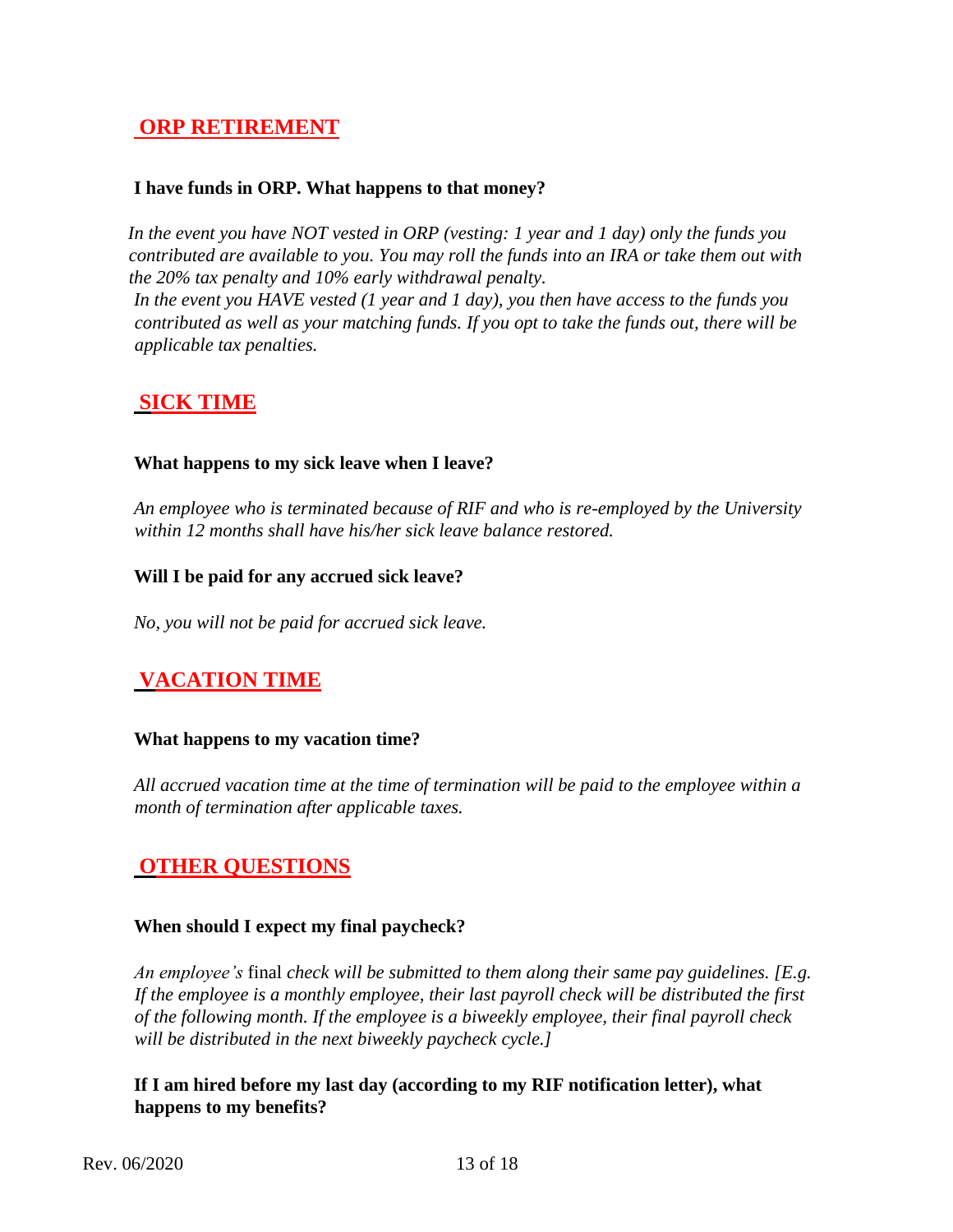*Individuals hired back at UH or with another State of Texas agency will have their medical benefits continued or transferred to the new agency with no 90 day wait. If the employee has other optional benefits and is rehired at UH, there will be no change in their benefits because their benefits will continue with their hiring department. Depending upon where the employee transfers, they will need to reinstate those optional benefits with that State of Texas agency.* 

# **What happens to my Flexible Spending Account?**

*If you have a Flexible Spending Account (FSA), your benefit ends at the end of the month of your termination. That means you MUST spend the remaining balance of your FSA before the month ends or you will forfeit what has already been taken from your past paychecks. In the event you wish to have the opportunity to enjoy your FSA through the rest of the FSA period (ends November 15), you will have to pay the remaining balance of your pledge BEFORE you terminate. Please contact the Benefits Office to take advantage of this option.* 

## **If I qualify for retirement and opt to do so, may I continue my optional life insurance?**

*In the event you opt for retirement after a RIF, if you wish to continue your optional life insurance, you must make this election within 30 days of your last day of employment. There cannot be more than a 30 day lapse between termination and election of optional life insurance in retirement. You will have the option for 1 or 2 times your annual salary or you may elect a \$10,000 optional life insurance policy IF you had optional life insurance at the time of termination. If you did not have optional life insurance at the time of termination, you may opt for a \$10,000 optional life insurance policy only if you complete Evidence of Insurability (EOI) and are approved by Ft. Dearborn.* 

# **VI. Q&A for Managers**

Q: What shall I tell my employees who ask me if there will be a RIF and/or if they will be targeted for RIF?

A: Be careful with your credibility and that of the University. You may need to make a judgment as to the potential risk and impact if you state the facts vs. being evasive without being dishonest.

Q: Can an employee who is being separated seek another job within the university? A: Yes. If the employee finds another position before the date of termination, the separation process can be stopped and the employee can be transferred or reinstated.

Q: Is the employee considered an employee during the 30 day notification period? A: Yes.

Q: How do I deal with an employee who is confrontational during the meeting? A: While this is rare, it does happen. You can control the meeting by remaining calm and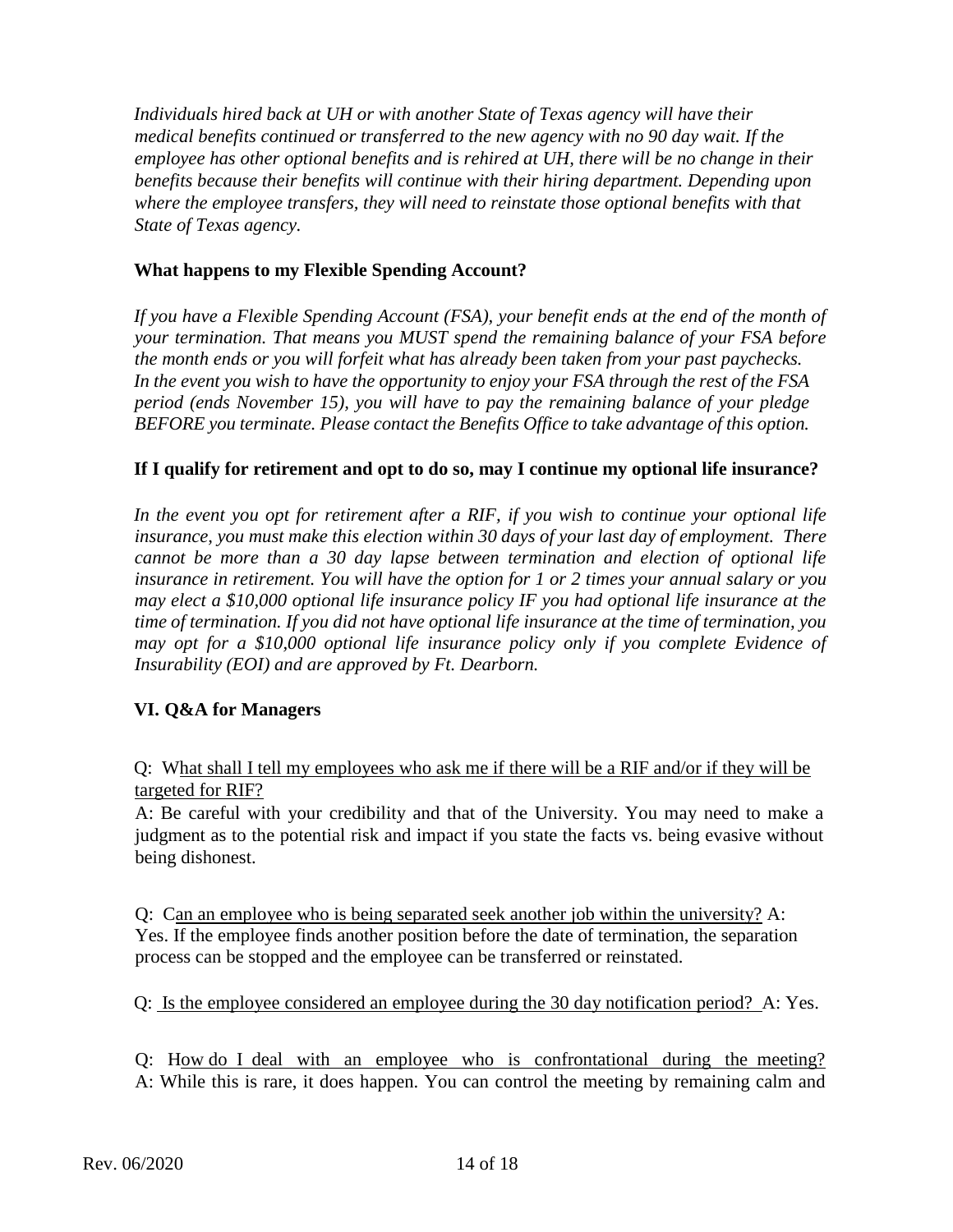focused while allowing the person to "blow off steam." Give the employee time to refocus. If an employee continues to be confrontational, stop the meeting and have the employee leave.

Q: How do we handle calls for references after the action?

A: All calls or references should be directed to Human Resources, Records, 713-743- 5766. Please inform remaining staff that all reference calls or inquiries they receive must be directed to Human Resources.

Q: What if the employee does not want to complete the release process? A: Advise the employee that the materials are important to review; let him/her know that their pay and benefits continuation could be disrupted if the process is not completed; if an employee in adamant about leaving, do not detain him/her.

Q: What if I anticipate potential excessive/inappropriate action by the released employee? Contact your Human Resources Business Partner if you anticipate any excessive/ inappropriate action. Your Human Resources Business Partner will review your concerns and identify ways to avoid and/or reduce excessive/inappropriate actions. If possible, please contact your Human Resources Business Partner prior to requesting the presence of the University Police Department

# **VII. Understanding Employee Reactions to Separation**

Be prepared. As the manager, you must be calm and in control at all times. Upon being told of a job loss, people may react in very different ways and emotions can vary widely. It is difficult to predict how an individual will react, but you should always anticipate some level of emotion. Most reactions displayed are normal, such as surprise, feeling hurt and disappointment. Other reactions can be more intense, such as statements that they have been betrayed, wronged or even discriminated against.

As a manager, you may be challenged by some responses. To the extent possible, be patient, compassionate, understanding and, above all, remain in control. Do not be threatened or condone anger that is uncontrolled and do not allow yourself to become argumentative or confrontational.

Call for assistance and/or end the meeting if necessary.

| <b>Negative</b> | Neutral/Natural    | <b>Positive</b> |
|-----------------|--------------------|-----------------|
| Threatening     | Anger/Shock/Denial | Understanding   |
| Hostility       | Apprehension       | Acceptance      |
| Retaliatory     | Downhearted        | Relief          |
| Abusive         | Awkward            | Hopeful         |

#### **VIII. Reactions to a Job Loss**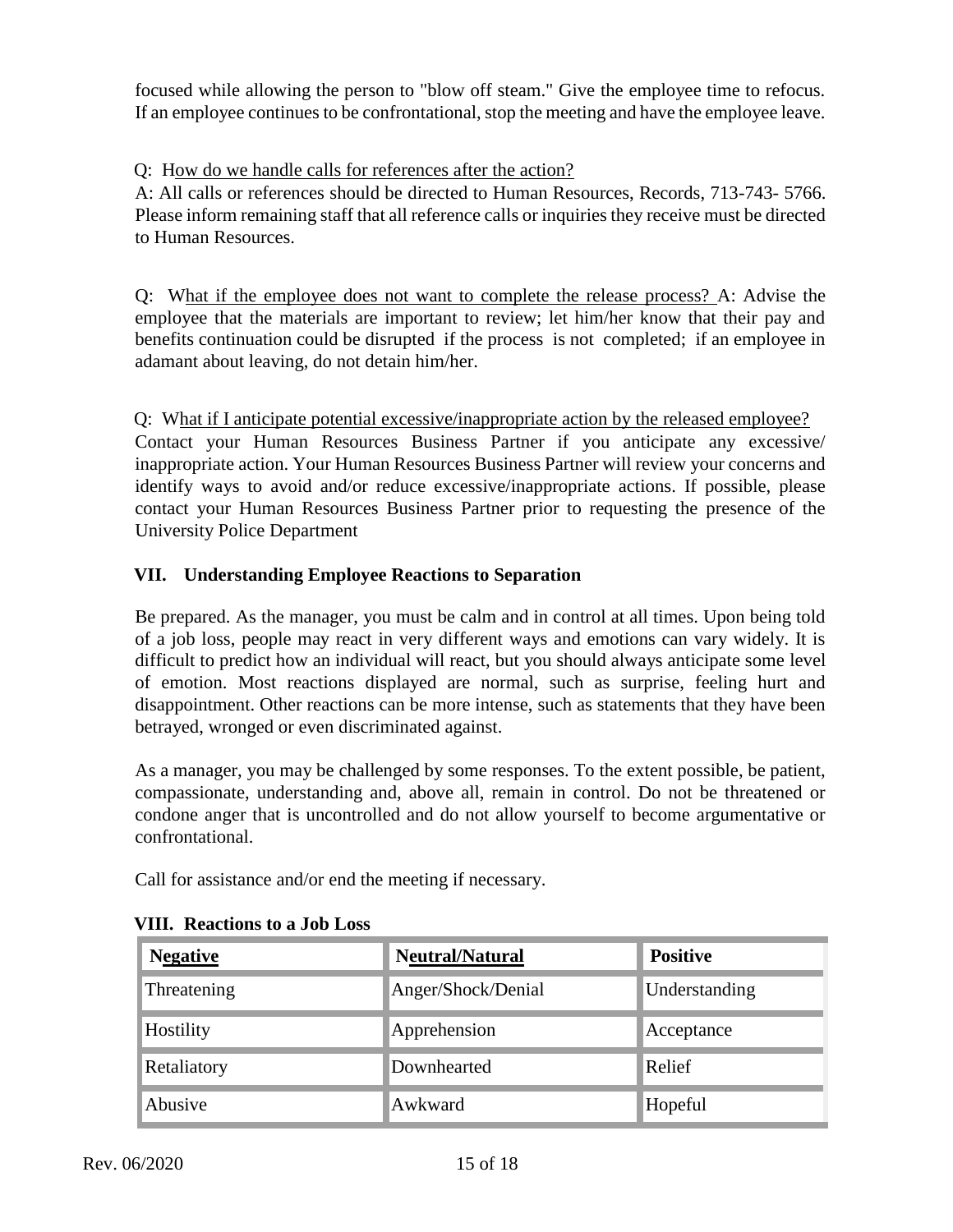| Vengeful/Attacking | Bargaining   | Opportunity |
|--------------------|--------------|-------------|
| Desperation        | Avoiding     | Resolute    |
| Self Pity          | Frustrated   |             |
| Manipulative       | Discouraged  |             |
|                    | Concerned    |             |
|                    | Fear/Anxiety |             |
|                    | Confused     |             |
|                    | Disappointed |             |
|                    | Surprise     |             |

# **IX. Notification Meeting Role Play**

This is a suggested script for conducting an employee notification meeting. Rehearse your comments so that you can deliver the message without having to read the text. Practice speaking slowly, clearly and making direct eye contact; this will help ensure the message is received without confusion.

It is important that you be very direct and specific. There should be no doubt about the purpose of the meeting: (a) the job elimination, (b) the effective date and (c) the next steps to be taken. In most cases, this meeting should take no more than 20 to 30 minutes.

1) **Put the person at ease**. (No small talk; no humor; no business discussion.)

Manager: *Hi (employee name), please have a seat.* 

#### 2) **Set the stage**.

Manager: *As you probably know, there have been a number of announcements about changes being made within* the university.

Briefly pause.

#### 3) **Notification.**

Speak slowly and calmly. As the "notifier", managers may feel that the notification itself takes forever, but it should take only about 15 seconds.

Manager: *(Name) as a state employer we have been asked to reduce our budget. As a result, senior management has made very difficult decisions regarding our organization. Some of the decisions that have been made directly affect our area. Due to the budget constraints, I*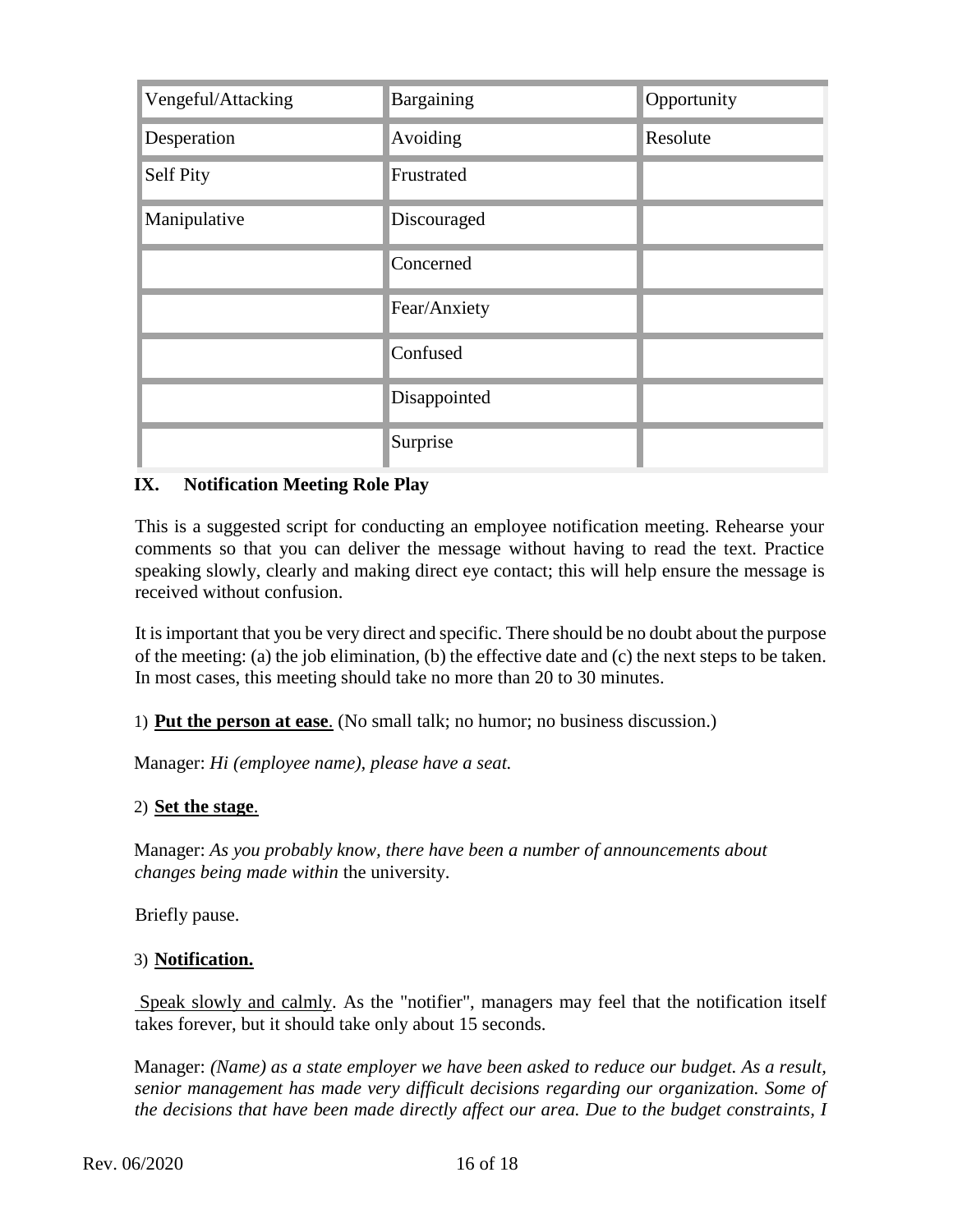*must unfortunately inform you that your position, (Position) in the (Dept.) has been eliminated and we do not have another position in the (dept.) for you.* 

Briefly Pause. *This decision was made after a long and careful review of many options, realizing that many of our employees would be affected. This has been a very difficult decision and was not easily made. I want you to know that this process has been reviewed at the highest levels of the university and the decision is final.* 

Pause and listen.

Manager: *(Name), I know this is difficult news. Is everything I've said clear to you?* 

**Note:** This is generally when the employee will ask the "why questions" or other questions that were previously noted in this guide. Go back and review the possible questions and responses.

After listening for a few minutes (do not let the employee go on at length), continue.

Manager: *I can appreciate your feelings and disappointment. We regret this action but it is necessary. What is probably most important at this point is for me to discuss your pay and benefit continuation plan that will help you in this transition period.* (Note: Areas with 3 or more employees affected simultaneously will have the support of an HR Business Partner to meet and discuss separation benefits after the manager meetings are held.) This statement will help you focus on the action being taken and reiterate that the action

being taken is final. Move to the discussion of the employee materials.

Let the employee know that he/she is free to contact Human Resources if he/she has any questions after receiving the materials.

Once you determine the most appropriate manner for the employee to depart, provide your support and encouragement and thank the employee for his/her courtesy.